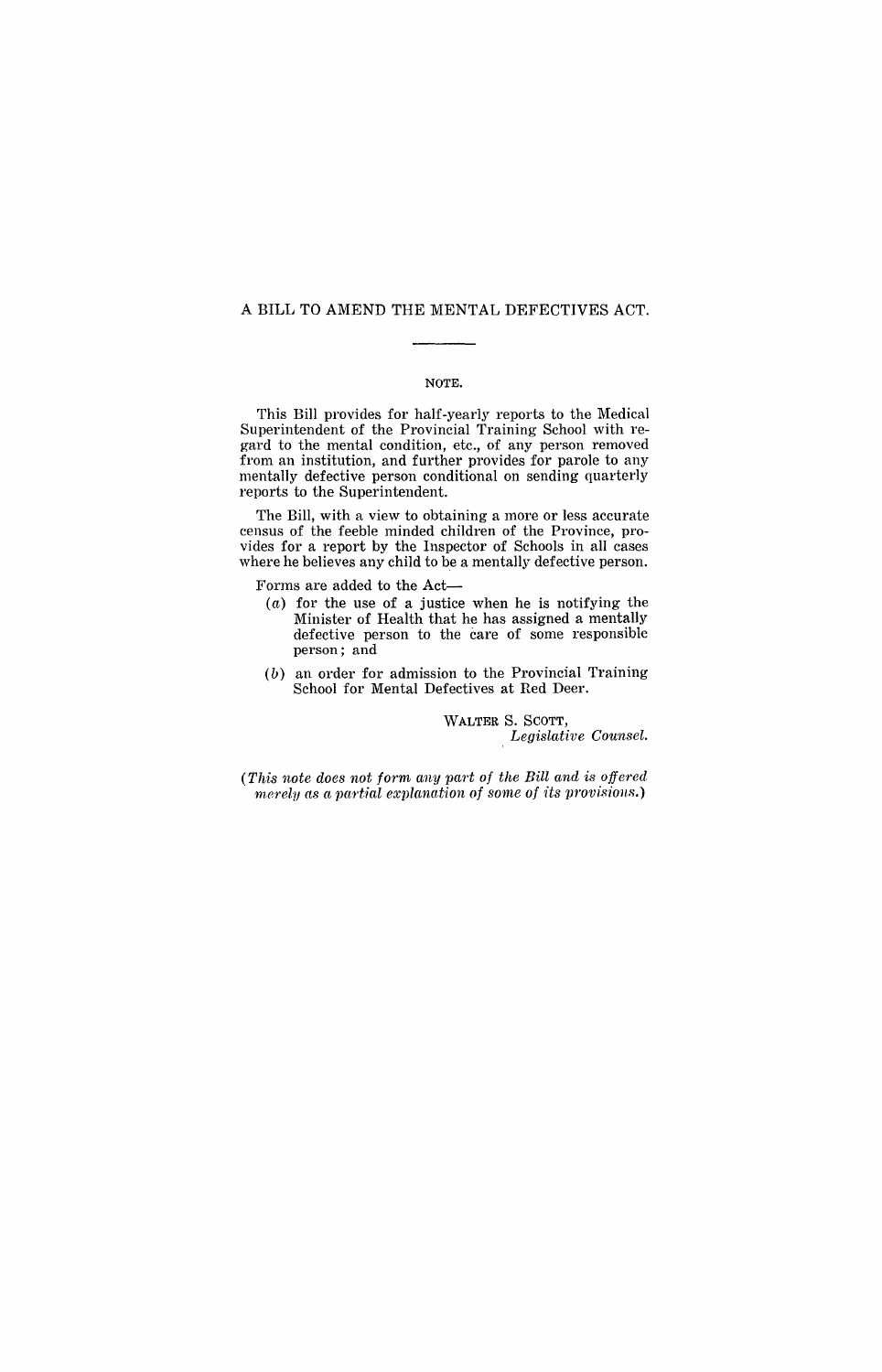# **BILL**

#### No. of 1925.

An Act to amend The Mental Defectives Act.

*(Assented to* ,1925.)

**HIS MAJESTY, by and with the advice and consent of the Legislative Assembly of the Province of Alberta,** enacts as follows:

**1.** This Act may be cited as *"The Mental Defectives Act Amendment Act, 1925.*"

2, Section 3 of *The Mental Defectives Act,* being chapter 224 of the Hevised Statutes of Alberta, 1922, is amended by striking out the words "established at Oliver" where they occur therein.

3. Section 12 of the said Act is amended by adding after the words "evidence taken" where they occur therein, the words "and the notice of assignment in form D of the schedule hereto," and by adding as subsection (2) thereof the following:

"(2) The order for admission to an institution shall be in form E of the schedule hereto."

**4.** Section 13 of the said Act is amended by adding as subsection (4) thereof, the following:

"( 4) The responsible parent or guardian of any person removed from an institution under the provisions of this section shall during each subsequent first week of January and of July notify the superintendent in writing of the then place of abode and mental condition of, the care received by and supervision given to, such person."

**5.** Section *13n* is added immediately after section 13 of the said Act, as follows: .

" $13a$ —(1) Any mentally defective person admitted to an institution under this Act may be paroled, in the case of a person admitted by the superintendent, by the superintendent, and in the case of a person admitted by order of the Minister, by the Minister, but such parole shall be subject to an obligation, as long as such person remains a resident of the Province, to advise the medical superintendent of the institution from which he was released, every three months either in person or by writing, as to his general welfare, conduct and place of residence.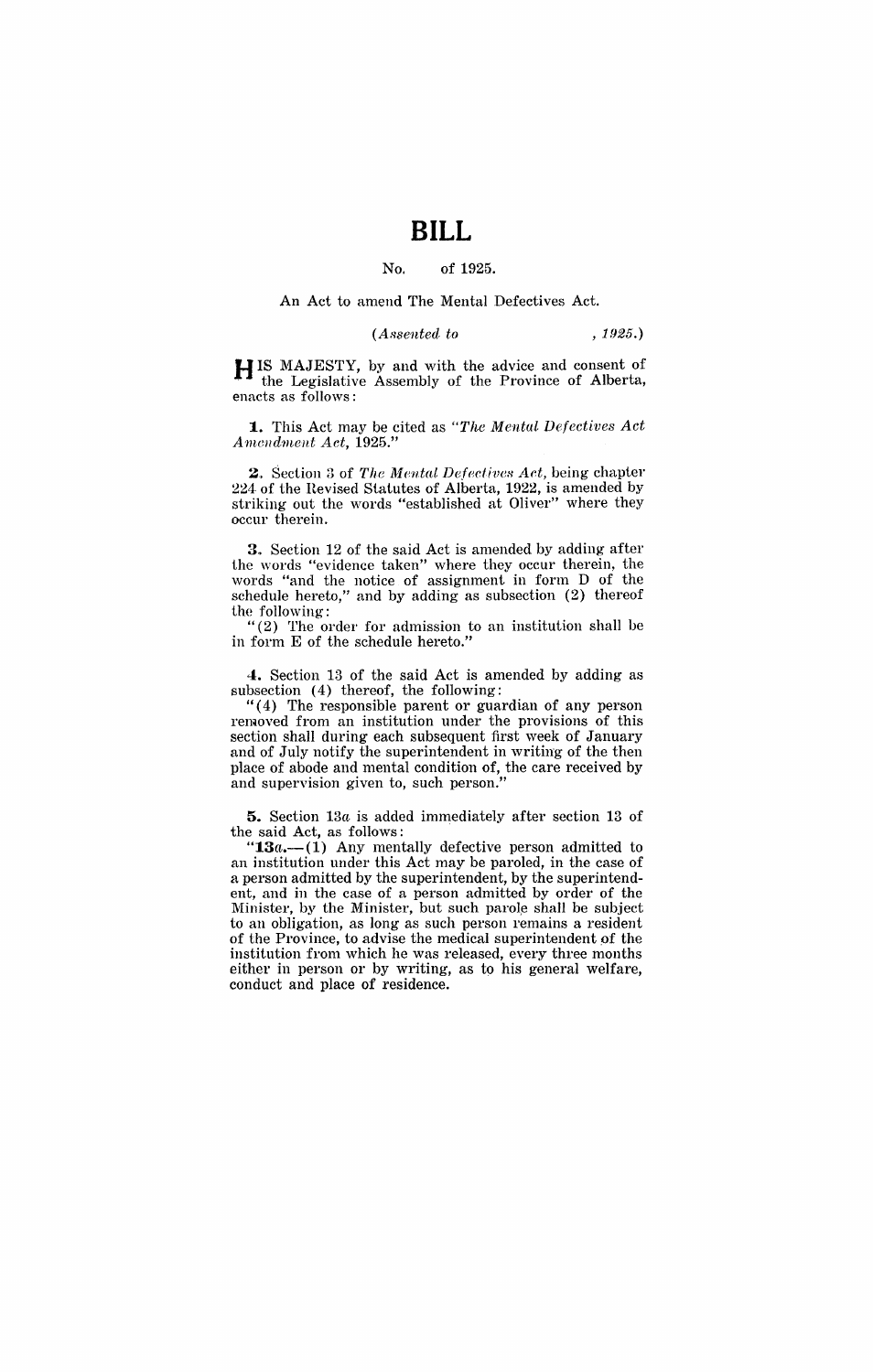"(2) Upon failure to comply with any of the said obligations, the superintendent may cause the person paroled to be arrested and re-conveyed to the institution from which he was released or to some other similar institution."

**6.** Section 18 is added to the said Act, as follows:

"18., Every inspector of schools shall; where he has reason to believe that any child is a mentally defective person within the meaning of this Act, report such fact to the chief inspector of schools who shall thereupon advise the Department of Public Health."

**7.** The schedule to the said Act is amended by adding thereto the following forms:

> "FORM D. "NOTICE OF ASSIGNMENT. *"(Section 12.)*

### *"To the Honourable*

THE MINISTER OF HEALTH:

"Whereas ................................ appeared before me the ............. day of. ........... A.D. 19 .. . and, after due inquiry being made, was found mentally deficient and a fit subject for institutional care, I hereby beg leave to notify you that the said .. ' ................ . has been assigned to the care and custody of ............ . . . . . . . . . . . . . . . . . . . . . . . . . . . . . . , . where he awaits your pleasure as to fmal disposition.

"'Enclosed herewith is a copy of the evidence taken as per section 12, chapter 224, Revised Statutes of Alberta, 1922. "Given under my hand and seal this ............... day of .................. in the year of Our Lord one thousand nine hundred and ................................... .

at ........................ in the Province of Alberta.

*"Justice of the Peace."* 

#### "FORM E.

### "ORDER FOR ADMISSION TO INSTITUTION. *"(Section 12.)*

"To .............................................. .

.... ...... ... . , .............................. and to the Superintendent of the Provincial Training School for Mentai Defectives at Red Deer, in the Province of Alberta:

"Whereas ................ having been brought before a Justice of the Peace for the Province of Alberta, was deemed to be mentally defective;

"And whereas the report of the said Justice and a copy of the evidence taken before him having been considered by me, it is deemed necessary that the said...............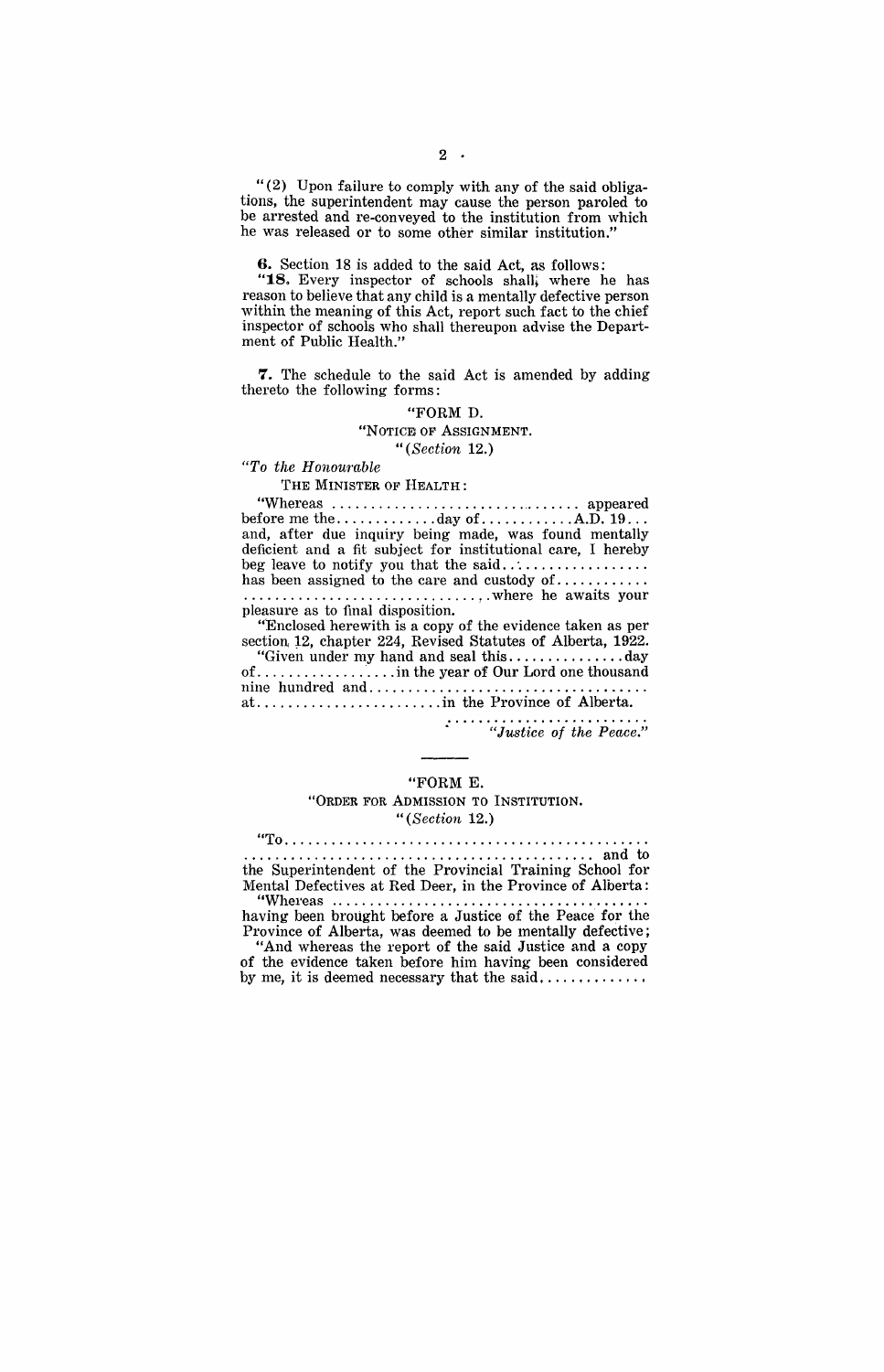be taken to the Provincial Training School for Mental Defectives at Red Deer and admitted on probation until a further order is made.<br>
"Therefore I do order that the said........

"Therefore I do order that the said ................... . . . . . . . . . . . . . . . . . . . . . . . . . . be sent to the said Provincial Training School for Mental Defectives and you are authorized and directed to safely convey him thereto, and there deliver him to the Superintendent thereof, together with this order;

"And I do authorize and require you, the Superintendent of the said Provincial Training School, to receive and detain the said ................................. until further order is made regarding him.

"Dated at Edmonton this .............. " ...... day of ....................... , 19 .. .

. . . . . . . . . . . . . . . . . . . . *"Minister of Health for the Province of Alberta."* 

**8.** This Act shall come into force on the ............ day of ........................ 19 ... .